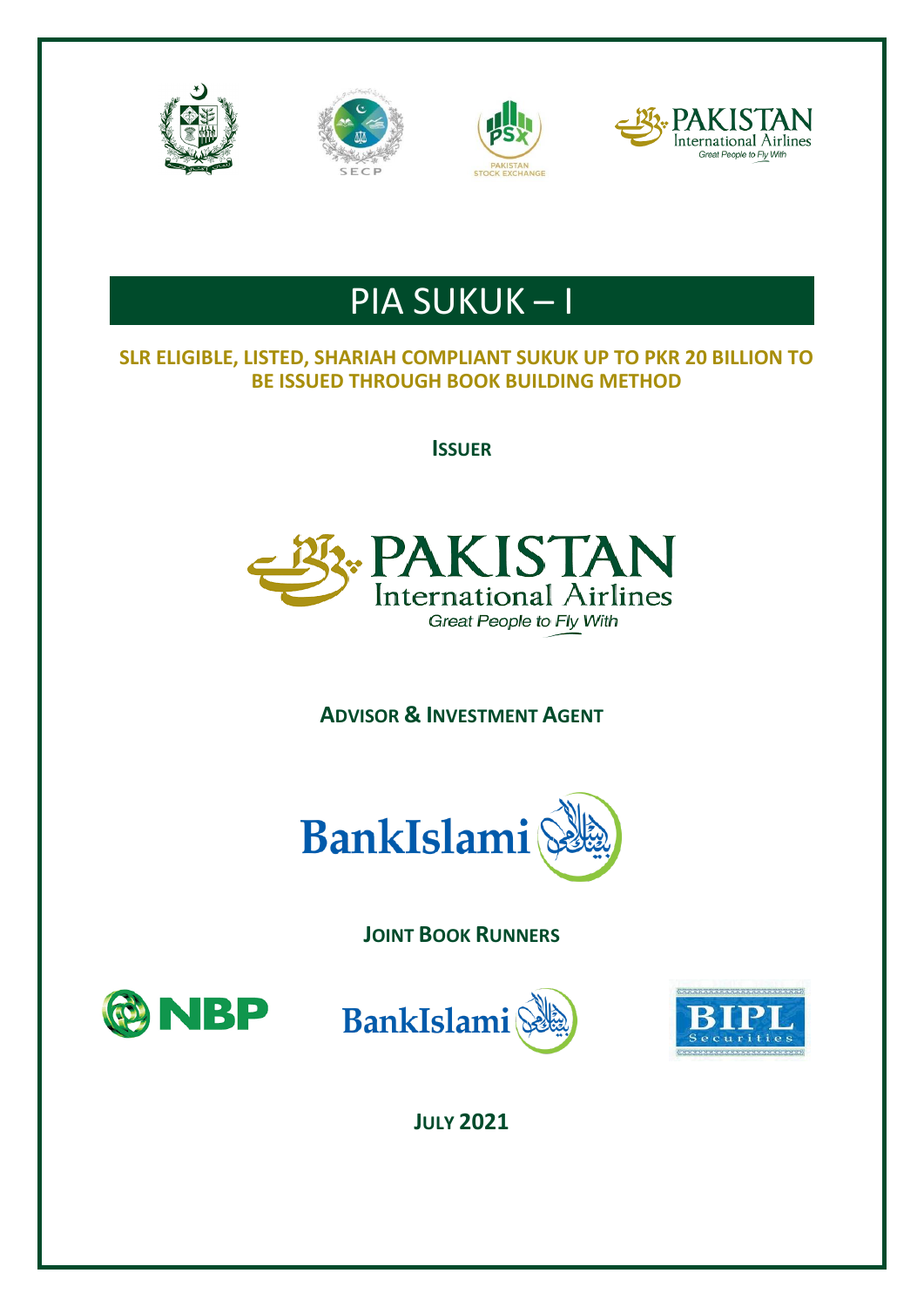![](_page_1_Picture_1.jpeg)

# **ABRIDGED TERM SHEET OF THE SUKUK**

| <b>Issuer</b>                   | Pakistan International Airlines Corporation Limited ("PIACL" or the "Issuer").                                                        |  |  |
|---------------------------------|---------------------------------------------------------------------------------------------------------------------------------------|--|--|
| <b>Eligible Investors</b>       | A Scheduled Bank as defined in the Companies Act, 2017; A Financial Institution as<br>$\bullet$                                       |  |  |
|                                 | defined in the Companies Act, 2017;                                                                                                   |  |  |
|                                 | Mutual Funds, Voluntary Pension Schemes and Private Fund being managed by<br>$\bullet$                                                |  |  |
|                                 | NBFC;                                                                                                                                 |  |  |
|                                 | Insurer registered under the Insurance Ordinance, 2000.<br>٠                                                                          |  |  |
|                                 | A Securities Broker;<br>$\bullet$                                                                                                     |  |  |
|                                 | A Fund and Trust as defined in the Employees Contributory Funds (Investment in<br>٠                                                   |  |  |
|                                 | Listed Securities) Regulations, 2018                                                                                                  |  |  |
|                                 | A Company and Body Corporate as defined in the Companies Act, 2017<br>$\bullet$                                                       |  |  |
| <b>Transaction / Issue</b>      | Government of Pakistan ("GoP") intends to issue Secured PIA Sukuk through PIACL for                                                   |  |  |
| <b>Summary</b>                  | the Purpose (herein referred to as "Sukuk" or the "Transaction") under relevant and                                                   |  |  |
|                                 | applicable legal & regulatory framework and guidelines                                                                                |  |  |
| <b>Purpose</b>                  | The disbursement proceeds will be utilized by the Issuer to meet its permanent                                                        |  |  |
|                                 | working capital requirements and for settlement of part of existing conventional/                                                     |  |  |
|                                 | Islamic financing facilities.                                                                                                         |  |  |
| <b>Sukuk Name/Title</b>         | <b>PIA Sukuk</b>                                                                                                                      |  |  |
| <b>Transaction / Issue</b>      | Up to PKR 20 Billion inclusive of green shoe option of PKR 5 Billion                                                                  |  |  |
| <b>Amount</b>                   |                                                                                                                                       |  |  |
| <b>Book Building Size</b>       | The Book Building will be conducted for issue size of up to PKR 20 billion.                                                           |  |  |
| <b>Discretion of the Issuer</b> | At the end of the Book Building the Issuer would have the discretion to decide the issue                                              |  |  |
|                                 | size and the cut off spread/margin would be calculated based on the final issue size.                                                 |  |  |
| <b>Face Value of Sukuk</b>      | <b>PKR 5,000</b>                                                                                                                      |  |  |
| <b>Drawdown</b>                 | Drawdown shall be made in bullet.                                                                                                     |  |  |
| Tenor                           | Ten (10) years inclusive of two (02) years grace period                                                                               |  |  |
|                                 |                                                                                                                                       |  |  |
| <b>Issue Redemption</b>         | In ninety-six (96) equal monthly installments, starting from 25th month from the date                                                 |  |  |
|                                 | of drawdown and subsequently every month thereafter.                                                                                  |  |  |
| <b>Profit/Rental Payment</b>    | Monthly in arrears. Profit will accrue from the issue date of the Sukuk                                                               |  |  |
| Profit rate / coupon            | One (01)-month KIBOR* +/- Spread /margin determined through book building                                                             |  |  |
| rate                            | method                                                                                                                                |  |  |
|                                 | *Karachi Interbank Offer Rate ("KIBOR") is defined as Average Ask rate for the relevant tenor, as                                     |  |  |
|                                 | published on Reuters page KIBOR or as published by the Financial Markets Association of                                               |  |  |
|                                 | Pakistan in case the Reuters page is unavailable. The Base Rate will be set for the first time one                                    |  |  |
|                                 | business day prior to the Issue date and then on the last business day prior to each monthly reset<br>date                            |  |  |
| <b>Transaction Structure</b>    | The Transaction structure is based on Diminishing Musharakah (sale & lease back) on                                                   |  |  |
|                                 | identified underlying Musharakah Assets comprising of land, buildings and aircrafts in                                                |  |  |
|                                 | usable form (the "Transaction Assets") owned by the Issuer.                                                                           |  |  |
| <b>Shariah Compliance</b>       | Shariah Compliance Certificate of the Sukuk has been obtained from SECP (to comply                                                    |  |  |
| <b>Certificate</b>              | with clause 08 of Shariah Governance Regulations 2018)                                                                                |  |  |
| <b>Security</b>                 | Unconditional, irrevocable and continuing First Demand Guarantee covering Issue<br>1.                                                 |  |  |
|                                 | Amount, Profit/ Rental Payment and any other amount due, from the Ministry of                                                         |  |  |
|                                 | Finance, Government of Pakistan. It may be noted that the Drawdown shall be                                                           |  |  |
|                                 | made against a Letter of Comfort from Ministry of Finance ("MoF") (herein                                                             |  |  |
|                                 | referred to as "LoC") confirming issuance of GoP Guarantee within a period of                                                         |  |  |
|                                 | Ninety (90) days from the Issue date.                                                                                                 |  |  |
|                                 |                                                                                                                                       |  |  |
|                                 | Lien on Collection/Escrow Account(s) and Facility Payment Account (FPA) to be<br>2.<br>maintained with the Investment Agent/ Trustee. |  |  |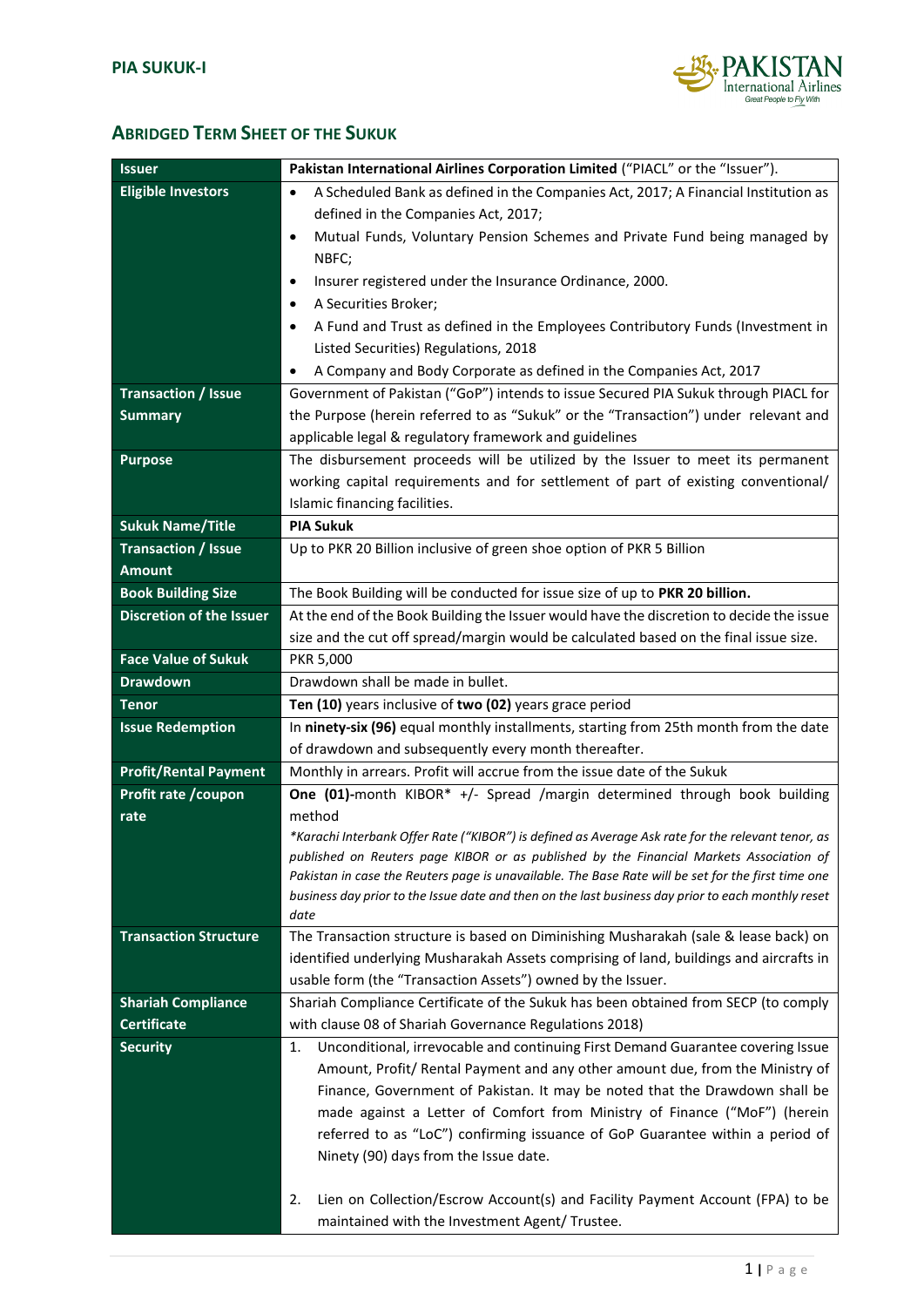![](_page_2_Picture_1.jpeg)

| <b>Joint Lead Arrangers</b>   | Top Three (03) Eligible Investors / Banks/FIs                                                             |  |  |
|-------------------------------|-----------------------------------------------------------------------------------------------------------|--|--|
| <b>Joint Book Runners</b>     | National Bank of Pakistan<br>$\mathbf{1}$ .                                                               |  |  |
|                               | BankIslami Pakistan Limited<br>2.                                                                         |  |  |
|                               | 3.<br><b>BIPL Securities Ltd</b>                                                                          |  |  |
| <b>Banker to the Issue</b>    | National Bank of Pakistan<br>$\mathbf{1}$ .                                                               |  |  |
|                               | BankIslami Pakistan Limited<br>2.                                                                         |  |  |
| <b>Advisor</b>                | BankIslami Pakistan Limited                                                                               |  |  |
| <b>Investment Agent</b>       | BankIslami Pakistan Limited                                                                               |  |  |
| <b>Shariah Advisor</b>        | Mufti Javed Ahmad-Resident Shariah Board Member BankIslami Pakistan Limited                               |  |  |
| <b>Legal Counsel</b>          | Mohsin Tayebaly & Co.                                                                                     |  |  |
| <b>Central Depositary</b>     | The Sukuk will be inducted in the CDS of Central Depositary Company (CDC)                                 |  |  |
| <b>Company</b>                |                                                                                                           |  |  |
| <b>Listing on Pakistan</b>    | Sukuk shall be listed at PSX in accordance with Chapter 5C of the PSX Rule Book.                          |  |  |
| <b>Stock Exchange ("PSX")</b> |                                                                                                           |  |  |
| <b>SLR Eligibility</b>        | The Sukuk have been notified as SLR eligible by Ministry of Finance (MoF), GoP through                    |  |  |
|                               | the Gazette notification dated 31-May-2021.                                                               |  |  |
|                               | Note. SBP notification of SLR eligibility is expected to be received before start of the book             |  |  |
|                               | building. however, the Sukuk shall be classified as 'Public Sector' Sukuk with SLR eligibility as per     |  |  |
|                               | Clause B(4) of Annexure-B of DMMD Circular no. 05 dated March 08, 2018 by State Bank of<br>Pakistan (SBP) |  |  |
| <b>Governing Laws</b>         | The Transaction Documents will be governed by and construed in accordance with the                        |  |  |
|                               | laws of the Islamic Republic of Pakistan and Islamic banking regulations issued by SBP.                   |  |  |
| <b>Shariah Compliance</b>     | The overall Issue will be structured and executed in Shariah Compliant manner in                          |  |  |
|                               | accordance to the guideline provided by the Shariah Advisor of the transaction and all                    |  |  |
|                               | parties involved in the transaction will commit to ensure the Shariah Compliance of                       |  |  |
|                               | this Issue at all times.                                                                                  |  |  |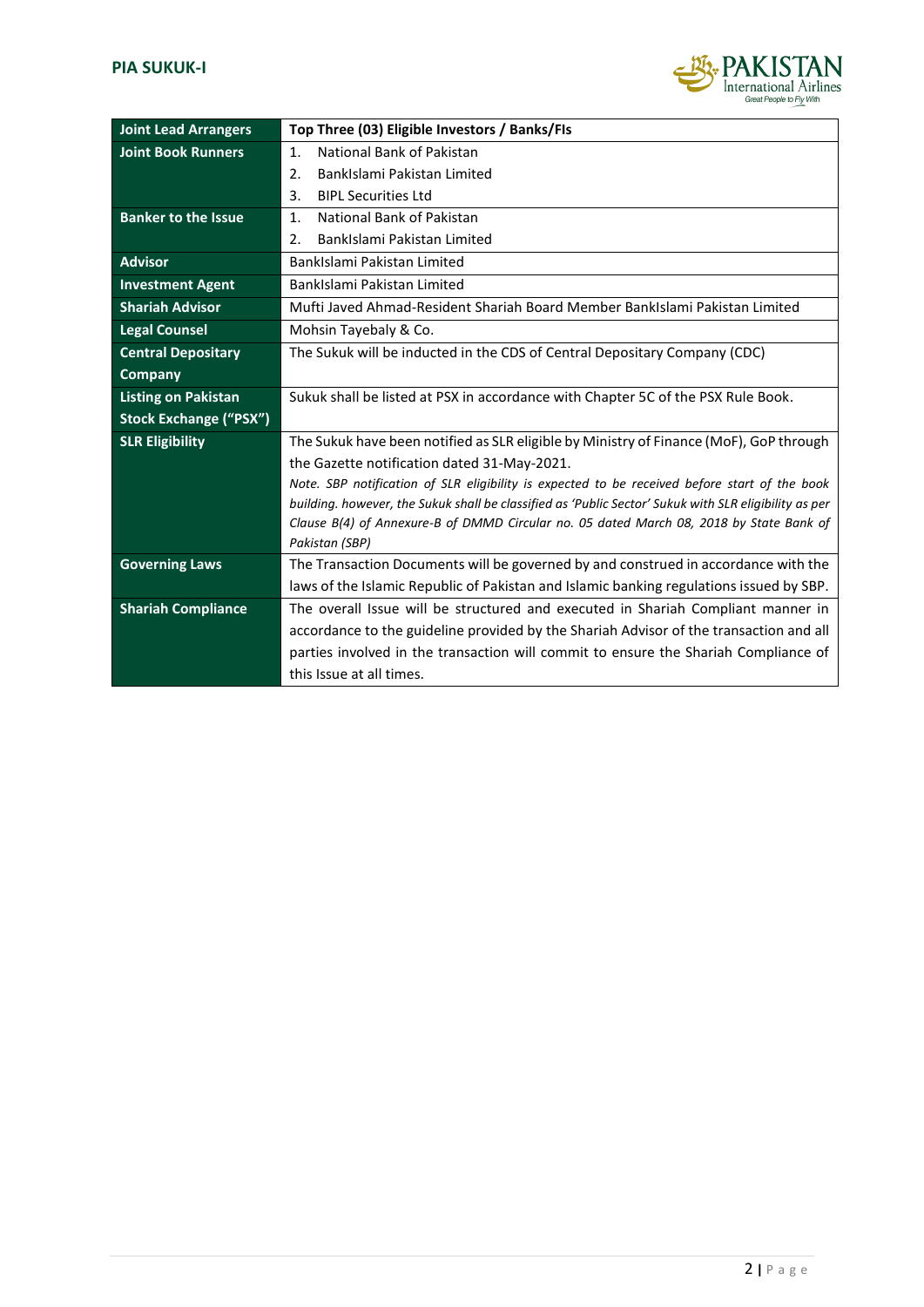![](_page_3_Picture_1.jpeg)

### **KEY INVESTMENT CONSIDERATIONS:**

#### **Listed Shariah Compliant Sukuk**

The Sukuk is Shariah compliant instrument and the Shariah certificate has been obtained from SECP. The Sukuk will be listed at PSX and will be traded on BATS system providing an exit strategy for investors.

#### **100% GoP Backed**

The Sukuk is secured by an irrevocable and first call Government of Pakistan ("GoP") guarantee covering the entire principal and profit amount over the life of the Sukuk.

#### **SLR Eligible Sukuk**

The Sukuk shall be classified as 'Public Sector' Sukuk with SLR eligibility as per Clause B (4) of Annexure-B of DMMD Circular no. 05 dated March 08, 2018 by State Bank of Pakistan (SBP). The SLR eligibility is an added benefit for scheduled banks and this is first SLR eligible issuance for the year 2021

#### **Collection/Escrow Arrangement**

Collection Account(s) to be maintained with Investment Agent, shall be funded **through Non-IATA Cash Flows/Collections relating to Lahore & Karachi region** and that the monthly throughput of identified Non-IATA collections/Cash flows in the Collection Account should not be less than 1.25x of the upcoming installment amount.

#### **DPA Mechanism:**

Facility Payment Account (FPA), under Investment Agent lien, will be funded monthly from the Collection Account(s) such that upcoming installment amount is available, on or before the due date, for payment/distribution to the Investors / Sukuk holders.

For further queries regarding any aspect of the transaction, please feel free to contact the undersigned.

| <b>Bankislami Pakistan Limited</b>         |                                                 |  |  |
|--------------------------------------------|-------------------------------------------------|--|--|
| Noor-Ul-Ain Najamuddin                     | <b>Muhammad Shumail Nini</b>                    |  |  |
| Transaction Associate - Investment Banking | <b>Transaction Manager - Investment Banking</b> |  |  |
| Tel: 111-247-111 Ext: 3834                 | Tel: 111-247-111 Ext: 3832                      |  |  |
| noorulain.najam@bankislami.com.pk          | shumail.nini@bankislami.com.pk                  |  |  |
| <b>Muhammad Haris Munawar</b>              | <b>Syed Aamir Shamim</b>                        |  |  |
| Head, Investment Banking                   | Group Head Treasury & Financial Institutions    |  |  |
| Tel: 111-247-111 Ext 3830                  | Tel: 111-247-111 Ext 2200                       |  |  |
| haris.munawar@bankislami.com.pk            | aamir.shamim@bankislami.com.pk                  |  |  |

*Disclaimer: The information contained in this document is solely for information purposes to assist Eligible Investors in soliciting their interest and approvals. Whilst all attempts have been made to ensure that the information is accurate and complete in all material respects, the Advisor, or any of its affiliates, associates and/or subsidiaries do not make any representations or warranties, express or implied as to the accuracy, adequacy, reasonableness or completeness of such information. The information contained herein is submitted to the prospective Eligible Investors on a strictly and permanently confidential basis solely for the purpose of their consideration whether to participate in, or make investment decision, or enter into a contract to take exposure in the Transaction. By accepting a copy of this document, the Eligible Investors agree to not to divulge this information to any other party. This document may not be photocopied, reproduced, shown, copied in any manner, whatsoever, used, permitted, to be used or distributed, whether directly or indirectly, to others without the prior written consent of the Advisor.*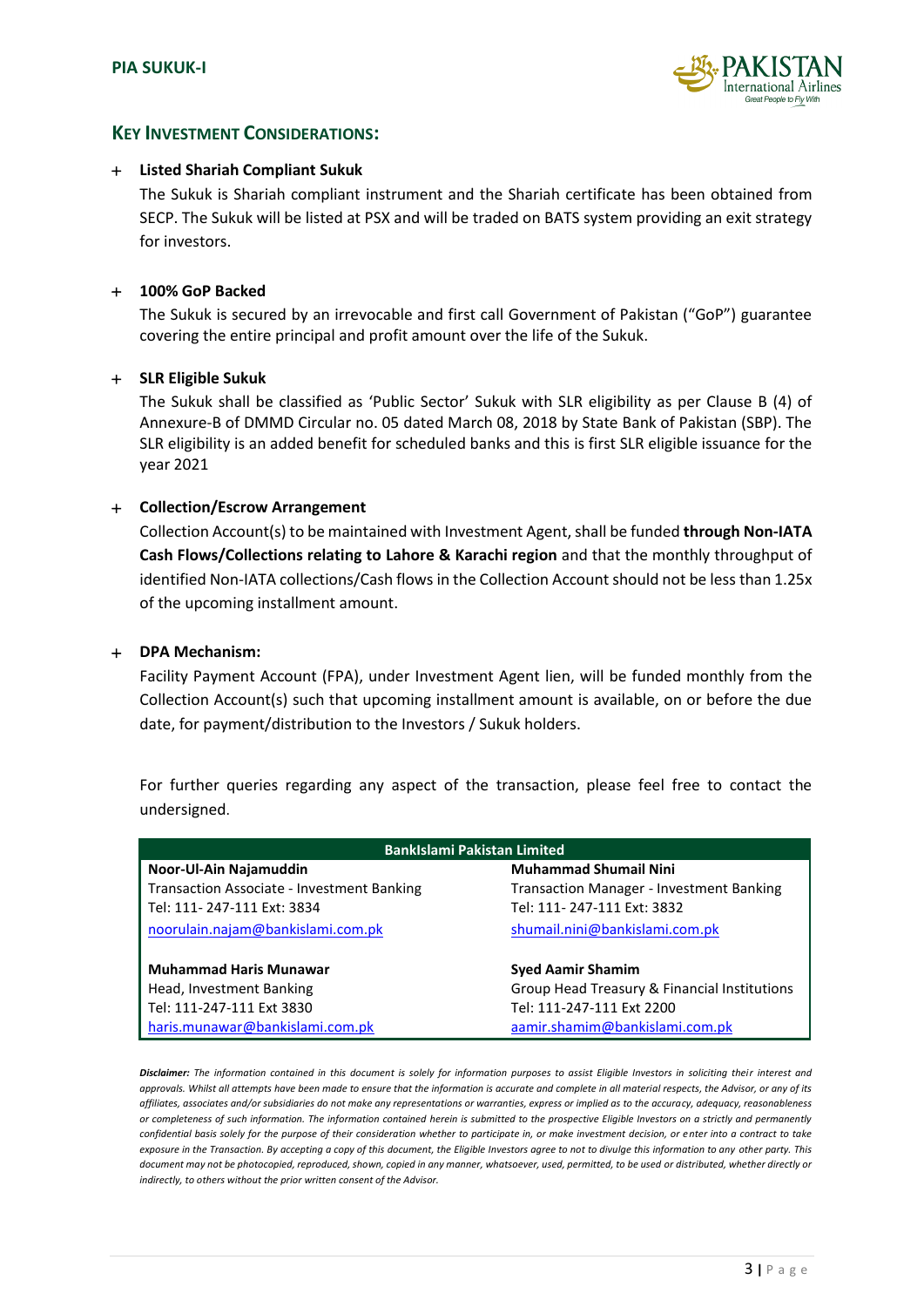![](_page_4_Picture_1.jpeg)

**Annexure-1**

## **BOOK BUILDING PROCESS**

#### **BOOK BUILDING MECHANISM**

Book building is a mechanism of determining the cost of debt through a market based competitive bidding process. Book Building Mechanism will be used to determine the cut-off Spread (+/-) in basis points (bps) relative to the **1 Month KIBOR** Rate that the Issuer will pay on monthly basis to the respective Investors. Auction Method (defined below) will be used for determination of the cut-off Spread as per the following procedure:

#### **PROCEDURE AND CONDITIONS FOR BIDDING:**

- **i.** Book Building shall be conducted only among eligible investors, as specified in the Term Sheet;
- **ii.** The Book Runner shall establish bid collection centers to collect bids from eligible investors.
- **iii.** The Book Runner shall provide a mechanism for registration of the bidders at the bid collection centers;
- **iv.** The Book Building Registration Forms can be accessed online through the following link [www.nbp.com.pk;](http://www.nbp.com.pk/) www.bankislami.com.pk; www.biplsec.com and [www.psx.com.pk;](http://www.psx.com.pk/) and also at the bid collection centers specified on NBP, BankIslami and BIPLSEC webpages. Duly filled registration form along with all requisite documents mentioned in the form be submitted with the any of the BTI (i.e. NBP, BankIslami)) at designated branches.
- **v.** The Registration of the bidders shall take place during **July 09, 2021 till July 12, 2021 (both days inclusive)** during banking hours. Furthermore, those eligible investors who wish to remit funds through RTGS may register up till **01:00 pm on July 13, 2021**;
- **vi.** Eligible investors as specified in the Term Sheet shall be eligible for bidding against deposit of minimum **5% of bid money** as margin money.; The Book Runner shall ensure collection of margin money in respect of bids placed by the eligible investors;
- **vii.** All bidders are required to have a bank account with any of the Scheduled Bank in Pakistan;
- **viii.** Successful bidders who have deposited less than 100% of bid money must honor their bid and deposit full amount of bid money with in one day of intimation of successful bid. In case any bidder fails to do so, margin money shall be forfeited without any recourse. *(The forfeited margin money will be utilized by the Issuer for charitable purposes)*
- **ix.** The margin money will be returned to the unsuccessful bidders without any additional profit/premium on the margin money amount. **Note:** *The successful bidders shall be eligible for rentals from the Issue Date i.e the date on which the*
- *total Sukuk Issue amount is received by the Issuer in its designated account.* **x.** The Book Runner shall put in place a mechanism to enter details of the Bidders into the Book Building System. All relevant details of the bidder (including the bid money) shall be entered in the book building system by the Book Runners.
- **xi.** The Book Building System shall assign and communicate password and user ID to the bidders for access to the Book Building System;
- **xii.** Bidders shall use their specific user ID and password for placing the bid spread and quantity during **July 13, 2021 and July 14, 2021** in the Book Building System; Bidders shall be eligible to bid during **July 13, 2021 and July 14, 2021** if margin money/investment amount (as applicable) is credited in the designated bank account of BankIslami Pakistan Limited/National Bank of Pakistan by **July 13, 2021 up till 01:00 pm.**
- **xiii.** Bid spread can only be entered in bidding software by the eligible investors. Bidder shall not disclose bid spread to any one including the Book Runner.
- **xiv.** One unit of the Sukuk will be of PKR 5,000. Minimum bid size would be 20 units or PKR 100,000/- (One Lac);
- **xv.** Bids can only be made in multiple of 20 units or PKR 100,000/-
- **xvi.** Bid spread can be entered both on positive and negative side in basis points over 1 months KIBOR;
- **xvii.** An eligible investor can submit multiple bids. Bid spread mentioned against one bid can only be revised downward during the allotted bidding time. Upward revision of the spread is not allowed;
- **xviii.** The bids can be placed online during July 13, 2021 till July 14, 2021 from 09:00 am till 05:00 pm in the book bidding system only by the eligible investors themselves;
- **xix.** The Book Runner will ensure that all bids are entered in the Book Building System and Bid Report containing all the bids are shared with the issuer at the earliest on **July 14, 2021**, without disclosing the identity of the bidder. Confidentiality of the bids will be ensured by PSX and the Book Runner at all times;
- **xx.** At the end of the Book Building the issuer would have the discretion to revise the issue size and the cut off spread would be calculated based on the revised issue size; At the close of the bidding period, cut-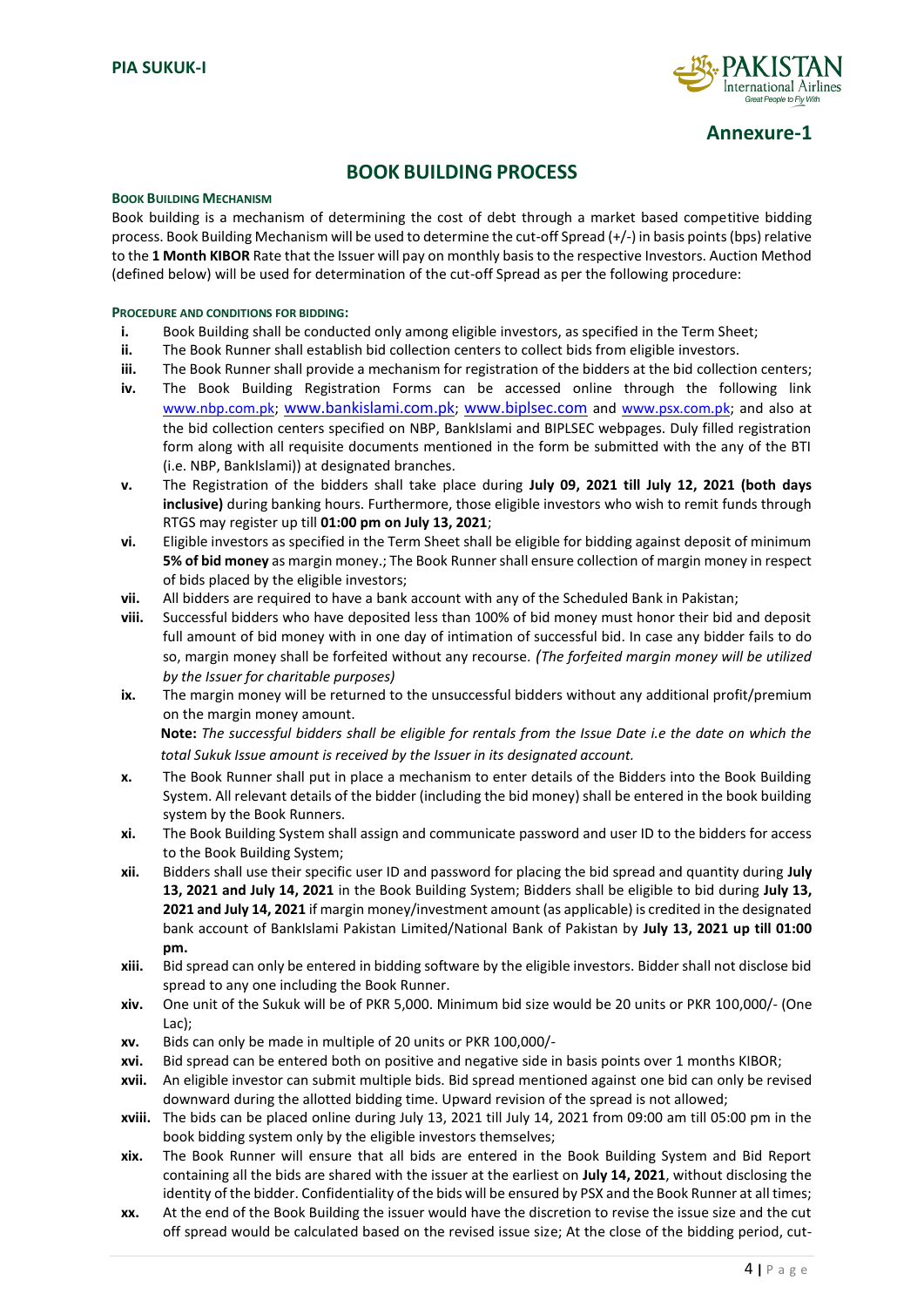![](_page_5_Picture_1.jpeg)

off spread shall be determined on the basis of Auction Method by arranging all the bid spread in an ascending order along with the number of units and the cumulative number of units bid for, at each bid spread. The cut off spread is determined by increasing the bid spread to the extent that the total number of units offered under the Book Building portion are subscribed. The allotment shall be made on following basis:

- a. The allotment shall be made on the basis of highest bid priority, i.e. the bid made at the lowest spread shall be considered first for allotment of units;
- b. The bidders who have made bids at spreads less than the Cut-off Spread shall be allotted units at the Cut-Off Spread;
- c. After allotment of units to the bids made below the Cut-Off Spread, remaining units shall be allotted against the bids made at the Cut-Off Spread by Eligible Investors on proportionate basis;
- d. The bidders who have made bids at higher than the Cut-off Spread shall not qualify for allotment.
- **xxi.** The successful bidders shall be intimated the cut-off spread and the number of units allotted to each of them on the same day after closing of the bidding time;
- **xxii.** The units allotted to successful bidders shall be in the form of book entry to be credited in their CDS account. All the bidders shall, therefore, provide number of their **CDS account** in the registration form.

#### **RESTRICTION ON BIDDERS:**

- i. The bidder shall not withdraw the Bid;
- ii. Bid spread can only be revised downward during the allotted bidding time. Upward revision of the spread is not allowed.
- iii. The bidder shall not make bid with mala fide intent to hamper the spread discovery process. If found guilty, the bidder shall be punishable under the applicable law

#### **RESPONSIBILITY OF THE BOOK RUNNER:**

The Book Runner to the Issue shall be responsible to:

- i. Ensure that details of the bids submitted including the particulars of bidders; number of bidders and bid amount are at all times kept confidential until the end of bidding process and be shared only with concerned parties as agreed.
- ii. Ensure that necessary infrastructure and electronic system is available to accept bids and to undertake the whole Book Building in a fair, efficient and transparent manner;
- iii. Ensure that the use of software provided by the PSX for the Book Building is as per the agreement;
- iv. Maintain record of all the bids received and compile the bids as per the procedure;
- v. Establish sufficient number of bid collection centers.
- vi. Ensure that within three working days of the close of bidding period, the bidding amount of the unsuccessful bidders is refunded without any additional profit payment on the margin amount.

#### **AUCTION METHOD IS DEFINED BELOW:**

Auction method means the method through which the spread is determined by arranging all the bid spread in an ascending order along with the number of units and the cumulative number of units bid for, at each bid spread. The cut off spread is determined by increasing the bid spread to the extent that the total number of units offered under the Book Building portion are subscribed.